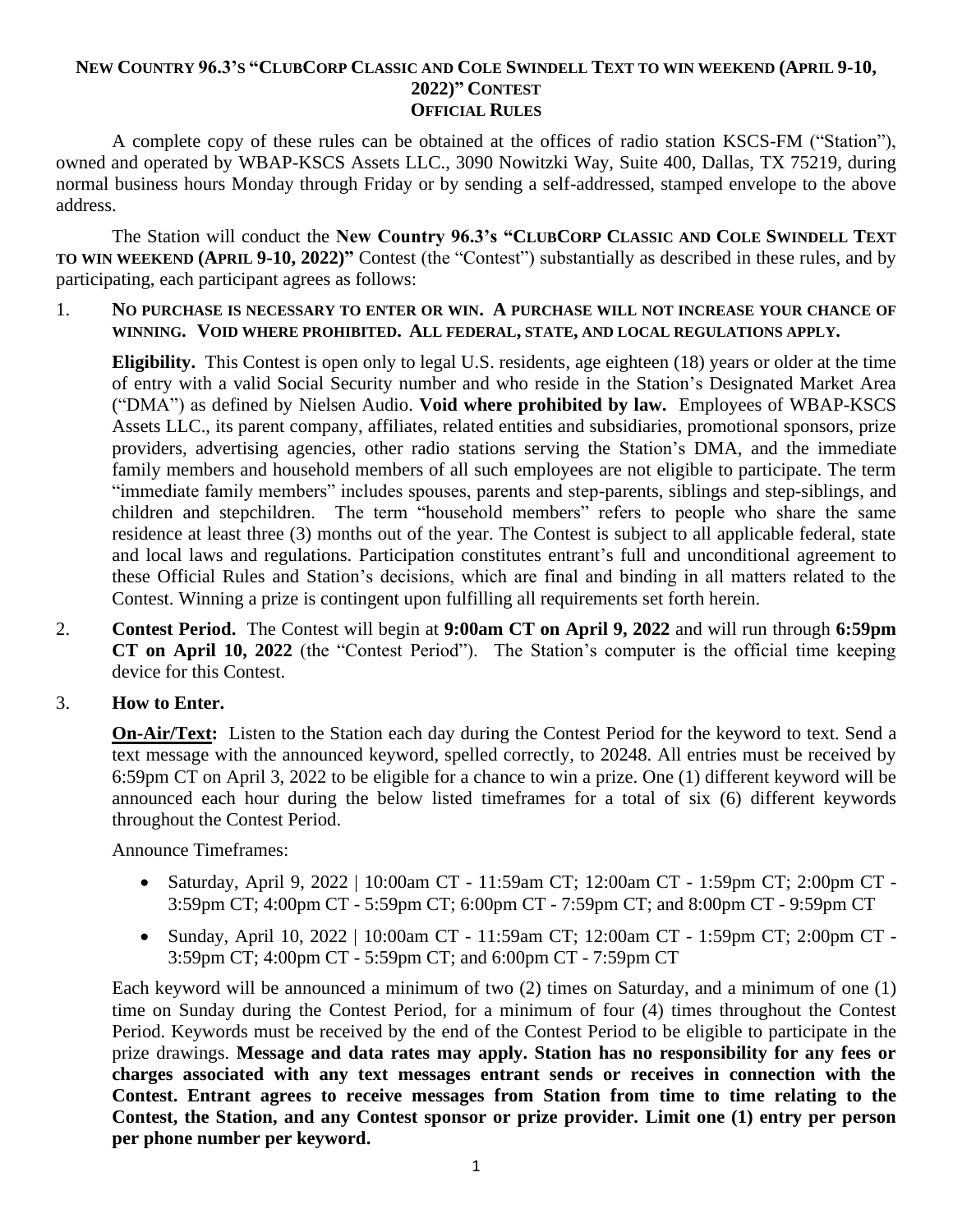- 4. **Grand Prize Winner Selection.** On or about 10:00am CT on Monday, April 11, 2022, Station will select one (1) potential grand prize winner in a random drawing from among all valid entries received by Station during the Contest Period to receive the prize. Each winning entrant will be contacted using the email address and/or telephone number provided with the entry and may be awarded the prize (subject to verification of eligibility and compliance with the terms of these rules). Station's decisions as to the administration and operation of the Contest and the selection of the potential winner are final and binding in all matters related to the Contest. Failure to respond to the initial verification contact within three (3) days of notification or failure to claim the prize within three (3) days of verification as a winner will result in disqualification and forfeiture of the prize.
- 5. **Verification of Potential Winner.** THE ELIGIBILITY OF ALL POTENTIAL CONTEST WINNERS IS SUBJECT TO VERIFICATION BY STATION WHOSE DECISIONS ARE FINAL AND BINDING IN ALL MATTERS RELATED TO THE CONTEST. The potential winner must continue to comply with all terms and conditions of these Official Rules, and winning is contingent upon fulfilling all requirements. The potential winner may be notified by email and/or telephone call after the date of random drawing and/or winner determination. The potential winner will be required to sign and return to Station, within three (3) days of the date notice is sent, an affidavit of eligibility and a liability/publicity release (except where prohibited) to claim the prize, if applicable. A winner who returns the affidavit of eligibility and liability/publicity release will be deemed to have accepted the contest prize and thereafter will not be permitted to rescind their acceptance of the prize and/or return the prize. If a potential winner cannot be contacted, fails to sign and return the affidavit of eligibility and/or the liability/publicity release within the required time period (if applicable), or if the prize or prize notification is returned as undeliverable, potential winner forfeits prize. In the event that the potential winner of a prize is disqualified for any reason, Station may award the applicable prize to an alternate winner by random drawing from among all remaining eligible entries. Unclaimed prizes may not be awarded.
- 6. **Prizes.** One (1) prize (each, a "Prize") will be awarded in this Contest. The Prize includes: two (2) tickets to Cole Swindell's concert at The Pavilion at Toyota Music Factory in Irving, Tx on April 19, 2022 and two (2) tickets to the ClubCorp Classic at Las Colinas Country Club in Irving, Tx April 19-24, 2022.
- 7. **Grand Prize.** One (1) prize (each, a "Prize") will be awarded in this Contest. The Prize includes: two (2) premium tickets to Cole Swindell's concert at The Pavilion at Toyota Music Factory in Irving, Tx on April 19, 2022, invitation for winner and one (1) guest to the exclusive VIP Club Corp Kickoff party at Toyota Music Factory prior to event with players and other vips, inside the ropes access at the Club Corp Classic Pro AM event on April 20, 2022, one (1) exclusive day at the Pro AM for the winner and one (1) guest, autographed Cole Swindell/Club Corp promo items, and two (2) tickets to the Club Corp weekend.

### 8. **TOTAL ARV OF ALL CONTEST PRIZES IS: FOUR HUNDRED FORTY DOLLARS (\$440.00).**

For entry to the prize event(s), each event attendee may be required to show valid proof of **vaccination against the COVID-19 virus and/or valid proof of a negative test for the COVID-19 virus within 72 hours (or such other time as the event organizers require) prior to the event(s). Attendees are encouraged to check event organizers' website prior to attending the event for upto-date information on event attendance requirements.**

Winner is responsible for all taxes associated with prize receipt and/or use. Odds of winning a prize depend on a number of factors including the number of eligible entries received during the Contest Period and listeners participating at any given time.

There is no substitution, transfer, or cash equivalent for prizes, except that the Station may, in its sole discretion and to the extent permitted by law, substitute prizes of comparable value or cash. The prizes are expressly limited to the item(s) listed above and do not include taxes, gratuities or any other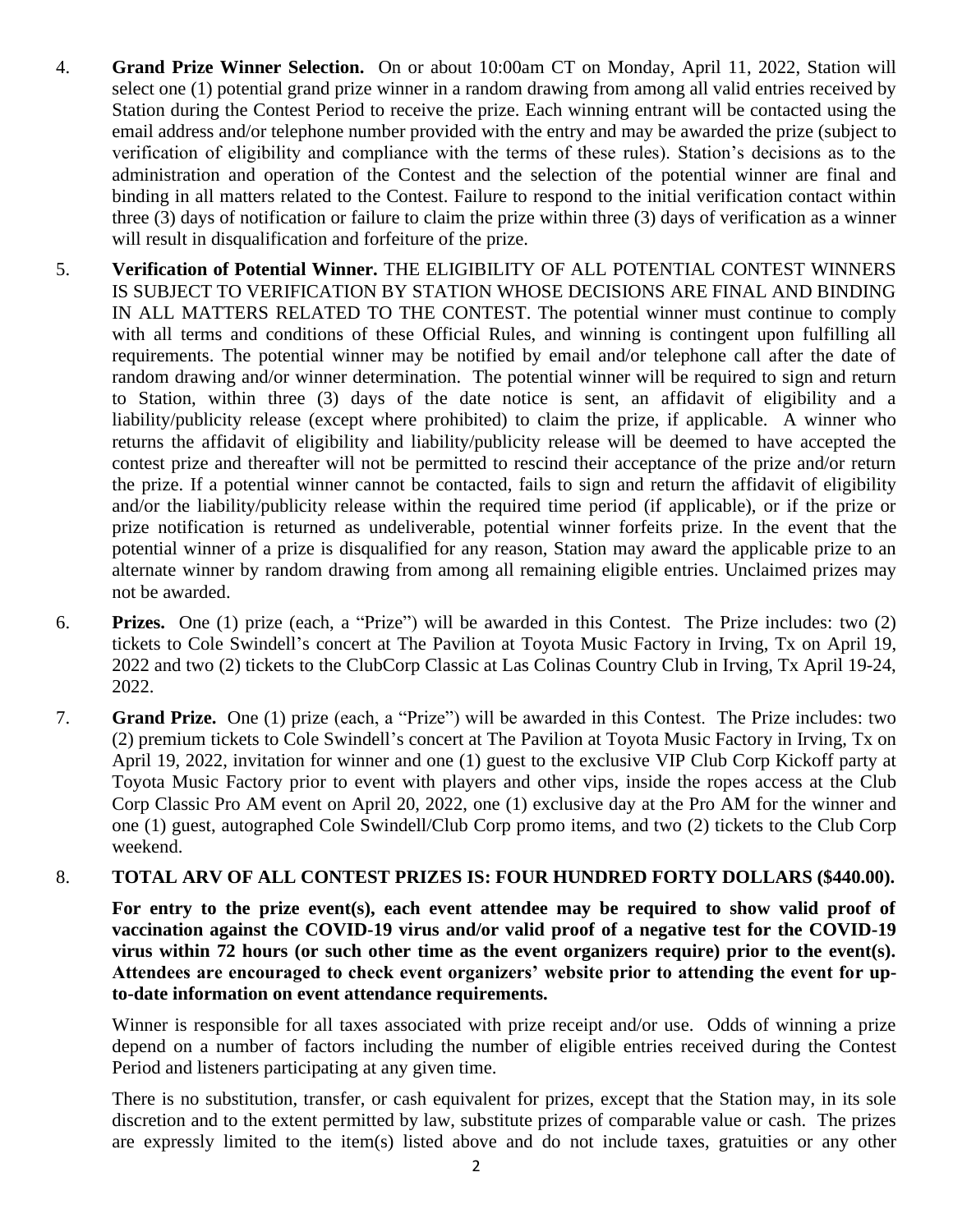expenses. Any tickets and/or gift certificates/cards awarded as part of a prize will be subject to the terms and conditions set forth by the issuer and are valid only on the date(s) printed on the tickets or gift certificates/cards. Other restrictions may apply.

If any prize or a portion of any prize is postponed, cancelled, or otherwise unavailable due to disease, epidemic, pandemic, quarantine, any acts of government and/or any reason that is beyond the control of Station or any Sponsor, then no substitution shall be provided. Station and any Sponsors make no representation or warranty about the safety of any prize. By accepting and using a prize, each winner acknowledges and assumes all risks of accepting and using the prize, and any other risks associated with the prize.

- 9. **Entry Conditions and Release.** By entering, each participant agrees to: (a) comply with and be bound by these Official Rules and the decisions of the Station, which are binding and final in all matters relating to this Contest; (b) release and hold harmless Station, Cumulus Media New Holdings, Inc., and its subsidiaries, related and affiliated companies, participating sponsors, the prize suppliers and any other organizations responsible for sponsoring, fulfilling, administering, advertising or promoting the Contest, and each of their respective past and present officers, directors, employees, agents and representatives (collectively, the "Released Parties") from and against any and all claims, expenses, and liability, including but not limited to negligence and damages of any kind to persons and property, including but not limited to invasion of privacy (under appropriation, intrusion, public disclosure of private facts, false light in the public eye or other legal theory), defamation, slander, libel, violation of right of publicity, infringement of trademark, copyright or other intellectual property rights, property damage, or death or personal injury arising out of or relating to a participant's entry, creation of an entry or submission of an entry, participation in the Contest, acceptance or use or misuse of prize (including any travel or activity related thereto) and/or the broadcast, exploitation or use of entry; and (c) indemnify, defend and hold harmless the Released Parties from and against any and all claims, expenses, and liabilities (including reasonable attorneys' fees) arising out of or relating to an entrant's participation in the Contest and/or entrant's acceptance, use, non-use or misuse of the prize.
- 10. **Publicity.** Except where prohibited, participation in the Contest constitutes winner's consent to use by the Station and its agent of winner's name, likeness, photograph, voice, opinions and/or biographical information (including hometown and state) for promotional purposes in any media, worldwide, without further payment or consideration, unless otherwise prohibited by law.
- 11. **Taxes.** All State, Local, Federal and/or other taxes, duties, tariffs, title fees, licensing fees, or other fees for prizes awarded become the sole responsibility of the winner. All those who win a prize or prizes valued \$600 or more in any given year will be issued an IRS Form 1099 to report their winnings.
- 12. **General Conditions.** Station reserves the right to cancel, suspend and/or modify the Contest, or any part of it, if any fraud, technical failures or any other factor beyond Station's reasonable control impairs the integrity or proper functioning of the Contest, as determined by Station in its sole discretion. Station reserves the right in its sole discretion to disqualify any individual it finds to be tampering with the entry process or the operation of the Contest or to be acting in violation of these Official Rules or acting in an unsportsmanlike or disruptive manner. Any attempt by any person to deliberately undermine the legitimate operation of the Contest may be a violation of criminal and civil law, and, should such an attempt be made, Station reserves the right to seek damages from any such person to the fullest extent permitted by law. Station's failure to enforce any term of these Official Rules shall not constitute a waiver of that provision.
- 13. **Limitations of Liability.** The Released Parties are not responsible for: (1) any incorrect or inaccurate information, whether caused by Station, entrants, printing errors or by any of the equipment or programming associated with or utilized in the Contest; (2) technical failures of any kind, including but not limited to malfunctions, interruptions, or disconnections in phone lines or network hardware or